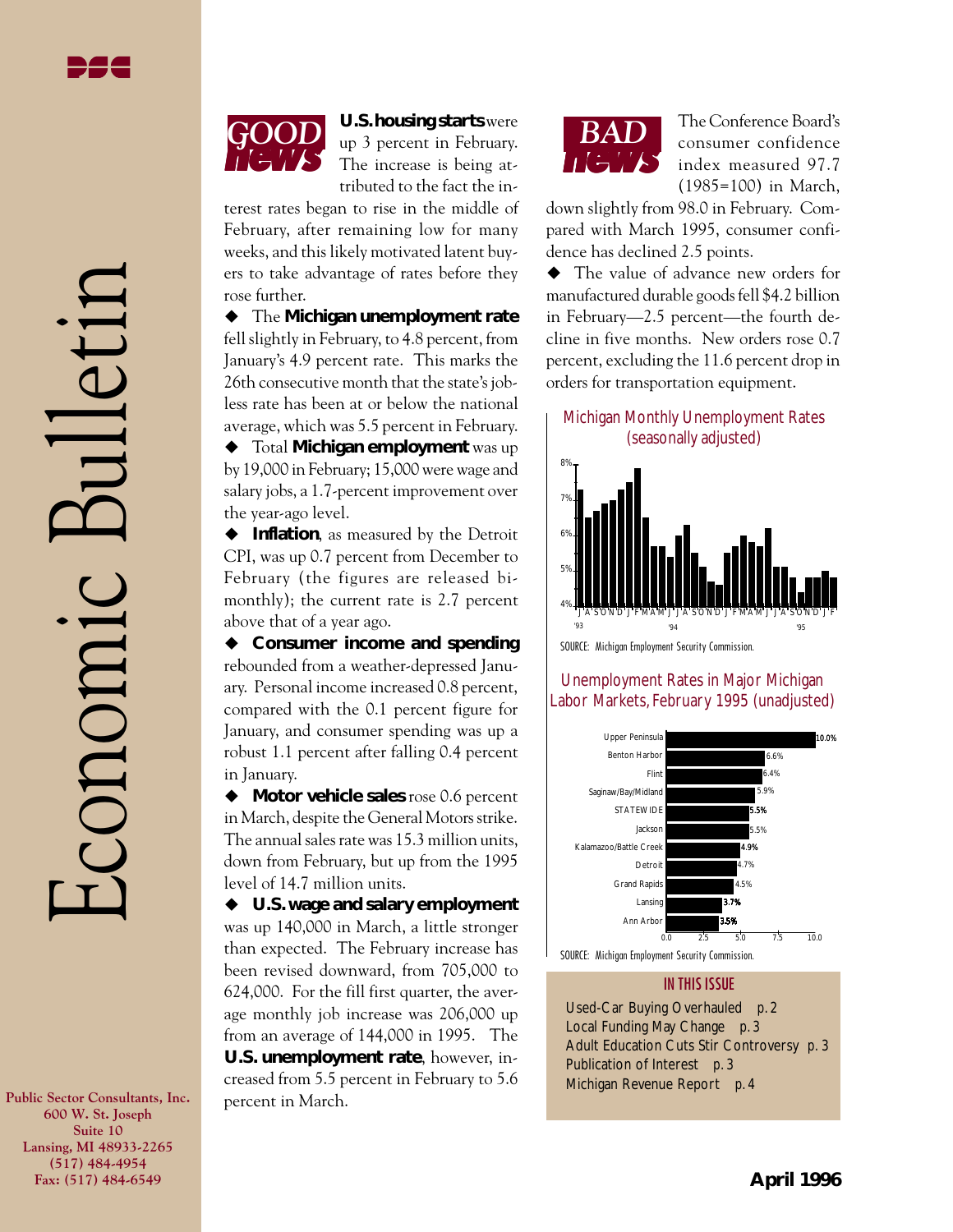

#### USED-CAR BUYING OVERHAULED *by Zachary A. Konett,*

*Research Assistant*

Consumers have complained for years about the pressure and frustration of buying a car. In the past few years, some new-car dealerships, such as Saturn franchises, have marketed stress-free car shopping, and Saturn's success has not been lost on the used-car market. There now are places where one can buy used cars at a fixed price, with no haggling over options, discounts, warrantees, or customer service.

#### Used-Car "Superstores"

If you have shopped at Wal-Mart, Best Buy, or Sam's Club, you have experienced the shift in how everything from car phones to coffee is being retailed. Consumers are growing accustomed to the way superstores do business: wide selection, convenience, and low prices. Now the superstore concept is being applied to previously owned automobiles.

Used-car superstores offer many advantages over traditional automotive dealers: employees working on salary rather than commission, an easier way for customers to comparison shop, and such service-oriented accommodations as coffee bars, child care, and touch-screen computers to access inventory information.

Analysts estimate that the cost of building a store like

CarMax, AutoNation, and CarChoice—three of the top used-car superstore chains in the nation—is close to \$20 million (the figure for a traditional newcar dealership is \$4 million). To recoup the investment, these superstores are banking on stealing the fast-growing used-car market from new-car dealers.

As the exhibit shows, from 1985–95, new-car profits as a share of total dealer profits plunged from 79 percent to 6 percent. Today, new-car dealers make their money from service/ parts and from selling used cars; the 1995 figures are 46 percent and 48 percent of profit, respectively (up considerably from 1985). This is evidence that used-car superstores could pose a serious threat to the profitability of new-car dealers. (Indeed, when Chrysler announced it was giving CarMax a *new*-car franchise in Duluth, Georgia, "as a test," the company's dealer network was outraged.)

fire with fire. Nine of the largest dealers are joining to launch a chain of 100 used-car superstore outlets called Driver's Mart. These dealers are taking the venture seriously: They have hired a number of top automotive executives to run the company, and they even may take Driver's Mart public and issue stock.

## Conclusion

Consumer research reveals that what car buyers want most is an honest, affordable price, without having to haggle. This is one reason surveys find that such superstores as CarMax boast a customer-satisfaction rating of 98 percent, while dealers' satisfaction ratings are 10–30 percent lower. No one knows exactly where the automobile market is headed, but everyone agrees that there is a major change in retailing on the horizon, and the move toward used-car superstores is a big piece of it. The next step may be for all automobile manufactur-



## Dealers Unite?

In response to the used-car superstore threat, many U.S. newcar dealers are planning to fight ers to grant new-car franchises to the superstores, which would really shake up motor-vehicle marketing.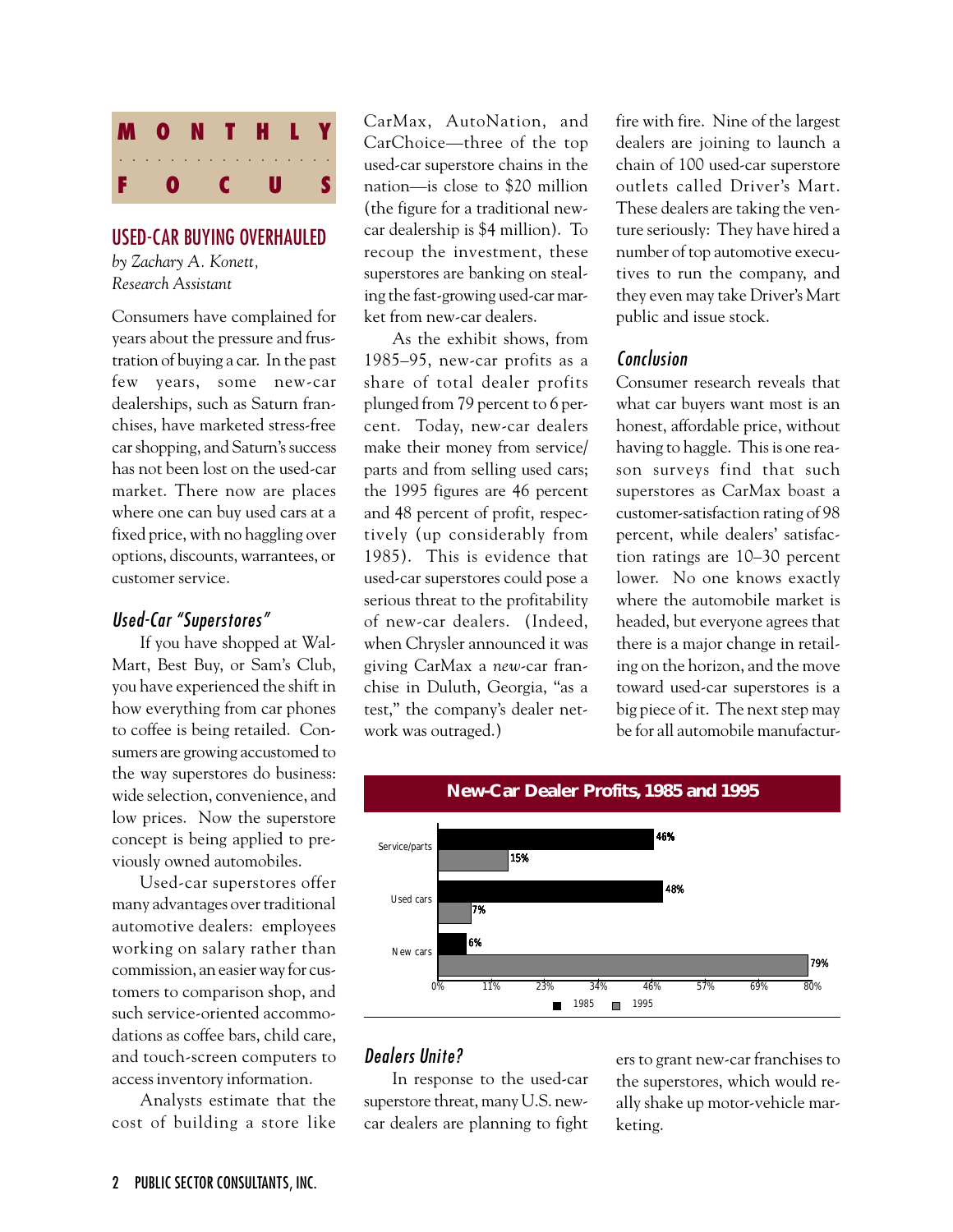

## LOCAL FUNDING MAY CHANGE

Republican members of the Michigan Senate are discussing a change in how the state distributes money to local governments. Currently, money flows to counties, cities, villages, and townships through "revenue sharing, " and it accounts for about one-tenth of the income of county governments, one-fourth of the incomes of city and village governments, and two-fifths of township income.

How much a local entity receives is based on a combination of factors, including its population, tax burden (or tax "effort"), and millage rates. The current distribution formula allocates more to locals that have a higher tax effort; the intent was twofold: to reward those that help themselves but also to relieve highertax entities of having to levy even higher property taxes (and, in some cities, income taxes), which

they often must do if the tax base is low but the need for public services is above average.

Some Republican senators are discussing a proposal to base revenue sharing entirely on population, leaving local tax effort out of the equation. Supporters of per capita–based distribution, which they propose to phase in over ten years, believe that the current distribution formula encourages local governments to boost tax rates and fails to reflect population shifts in the state.

Winners under this population-based proposal include townships (which are outdistancing cities in population growth) and some growing areas, such as the western lower peninsula. Losers are cities with high tax effort or declining population, including Detroit, which would lose \$18 million in the first year alone and \$180 million annually after the ten-year phase in.

## ADULT EDUCATION CUTS STIR **CONTROVERSY**

For FY 1996–97, the governor proposes cutting adult education funding from \$185 million to \$65 million and transferring the funds to the Jobs Commission budget.

According to budget director Mark Murray, state per capita spending on adult education still would be three times the national average, and moving the funds to the Jobs Commission will allow money to be used more effectively. The current program enrolls 185,000 students but annually awards only 15,000 diplomas. The governor proposes allowing school districts, or the contractors that provide adult education, to charge tuition to people 21 and older and also to those referred by employers.

Murray indicates that although the administration may be willing to accept the Senate's decision to move the adult education funds back to the school aid budget and also may agree to raise the age at which tuition is charged, they will fight efforts to increase funding.

Many Democrats are opposed to reducing adult education funding. They argue that the program is particularly important to minorities, to workers needing the additional education necessary for their survival in an increasingly competitive workplace, and to people trying to move from welfare to work.

**EREST** P U B L I C A T I O N O F I N T E R E S T . . . . . . . . . . . **OFINT PUBLICATION** 

Kids Count in Michigan, *Kids Count in Michigan: County Profiles of Child and Family Well-being*, 1994 (Lansing, Mich.: Kids Count, 1994). 517/487-5436.

This annual publication presents indicators, on a county-by-county basis, of child well-being. It provides data on the children's economic, social, health, and education status over time. It includes demographic data on the percentage of children in poverty, low-birth-weight babies, teen parenthood, infant mortality, and MEAP scores. The book is prefaced with a discussion of child welfare statewide and concludes with a table presenting trend data for some indicators. 165 pages. \$12.